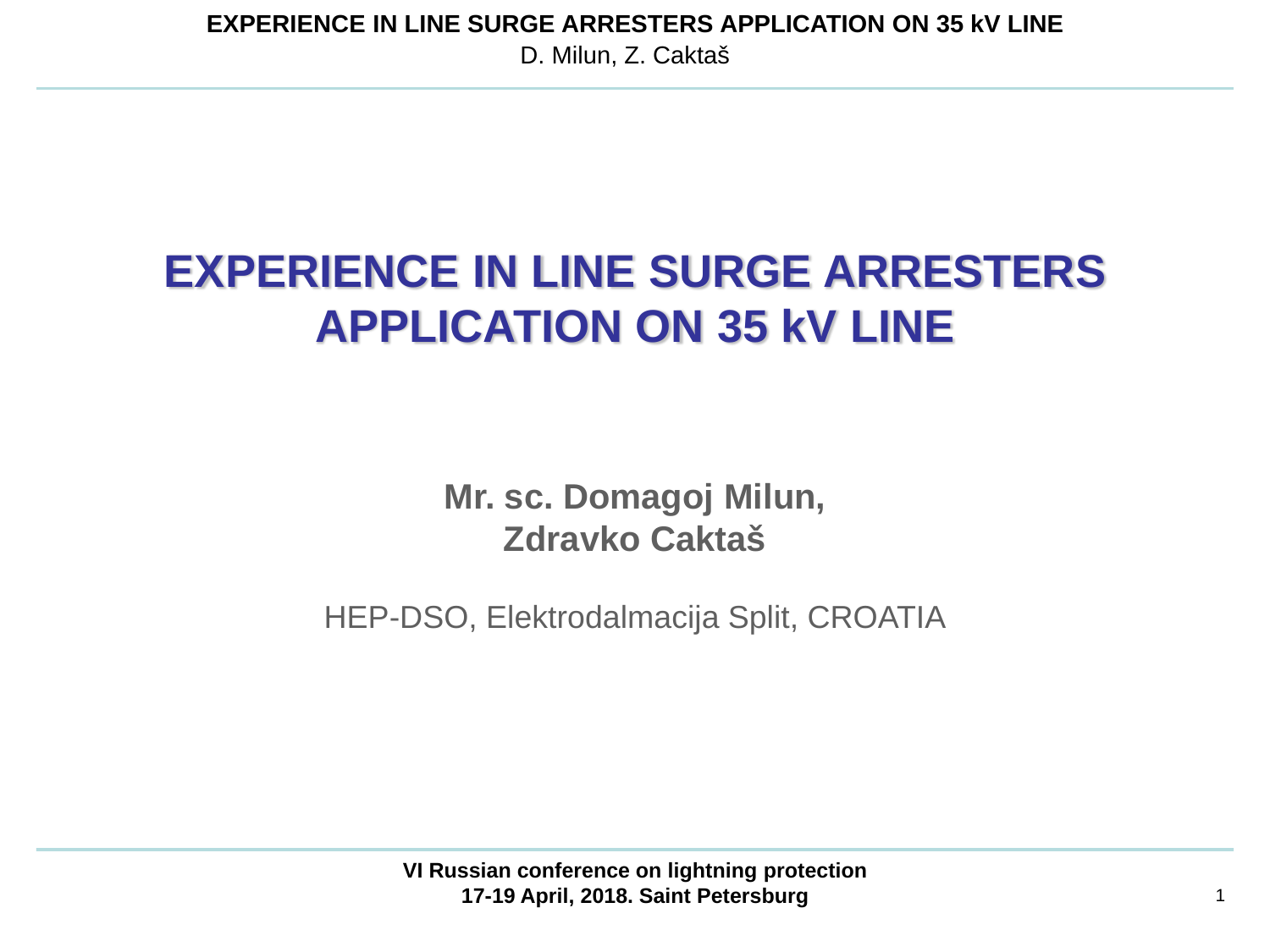# **INTRODUCTION**

Lightning surges are the most common cause of faults and outages of MV overhead lines in Croatia, in particular in the area of Dalmatia.

### **Main causes:**

- large number of thunderstorm days per year
- high lightning ground flash density
- high soil resistivity  $\rightarrow$  high footing resistance values

### **The mission:**

• reduction of number of transient faults, power outages and damages on overhead lines and switchgears



**Line surge arresters** (LSA) application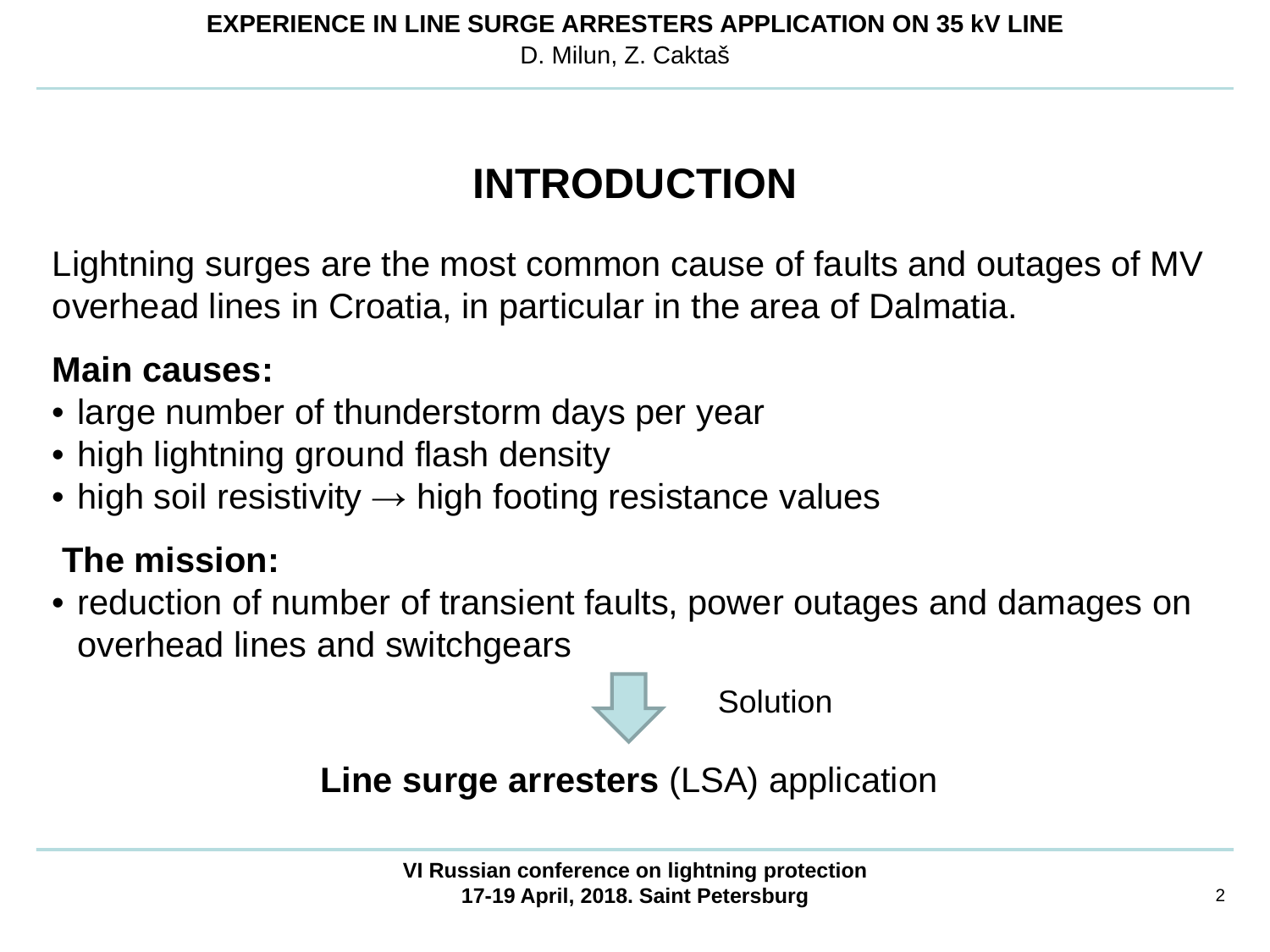## **INFORMATION ON 35 kV LINE TROGIR – MARINA**

Line 35 kV TS 110/35 kV TROGIR - TS 35/10 kV MARINA – **radial line Basic technical data:**

- **Nominal voltage:** 35 kV
- **Line lenght:** 11.916 km
- **Conductors:** 3 x ACSR 120/20 mm2 , shield wire: steel III 50 mm2
- **Insulation:** Insulator strings with cap and pin glass insulators KT120
- **Posts:**Single circuit steel-lattice towers
- **Number of towers:** 47 (39 suspension+ 8 tension)
- **Average span:** 254 m
- **Neutral earting:** Low resistance neutral earthing  $(I_0 \leq 300 \text{ A})$
- **Specific soil resistance (ρ):** > 1000 Ωm (typical karst terrain)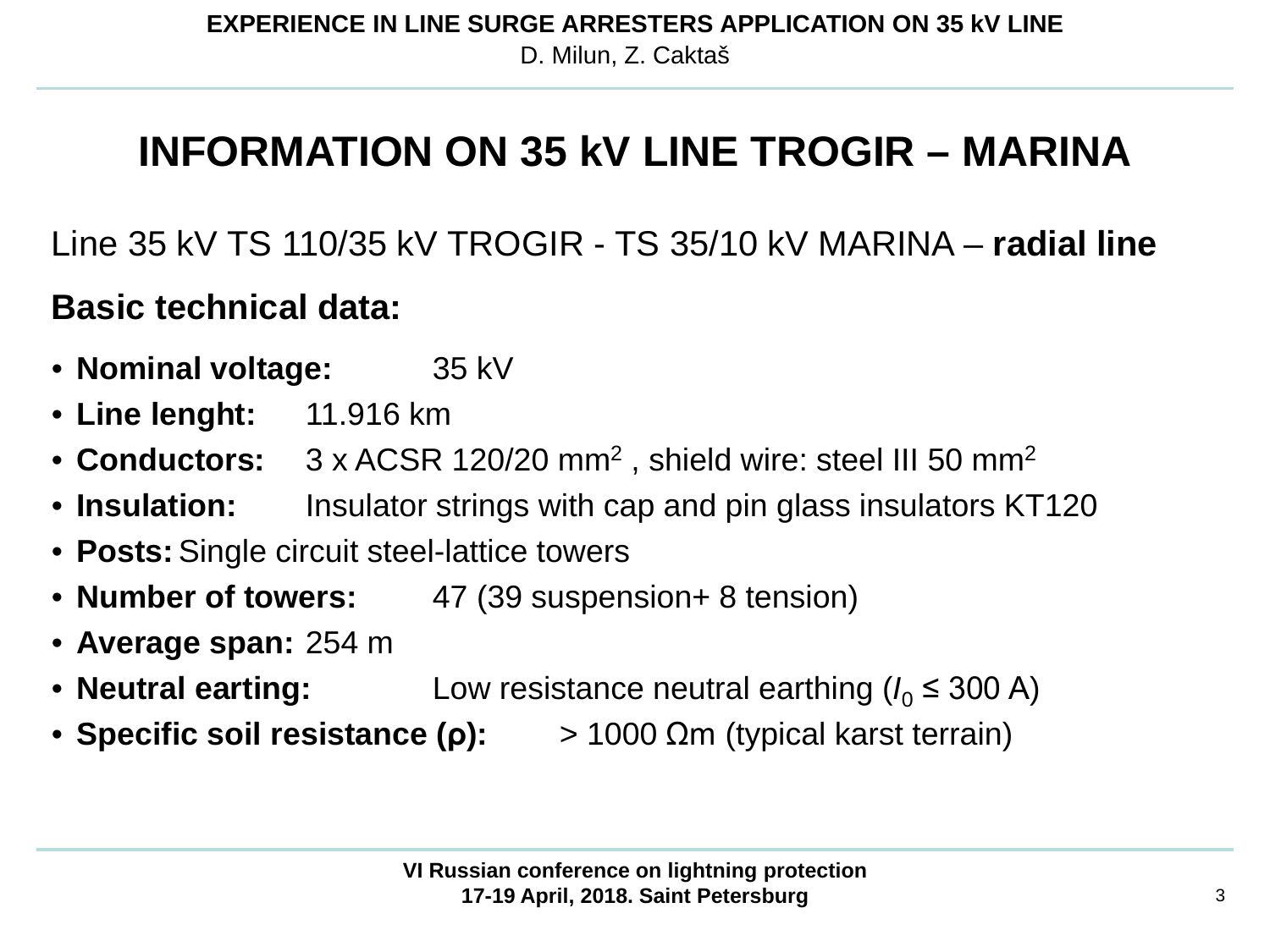#### D. Milun, Z. Caktaš **EXPERIENCE IN LINE SURGE ARRESTERS APPLICATION ON 35 kV LINE**

### **Insulation strings with protective spark gaps**

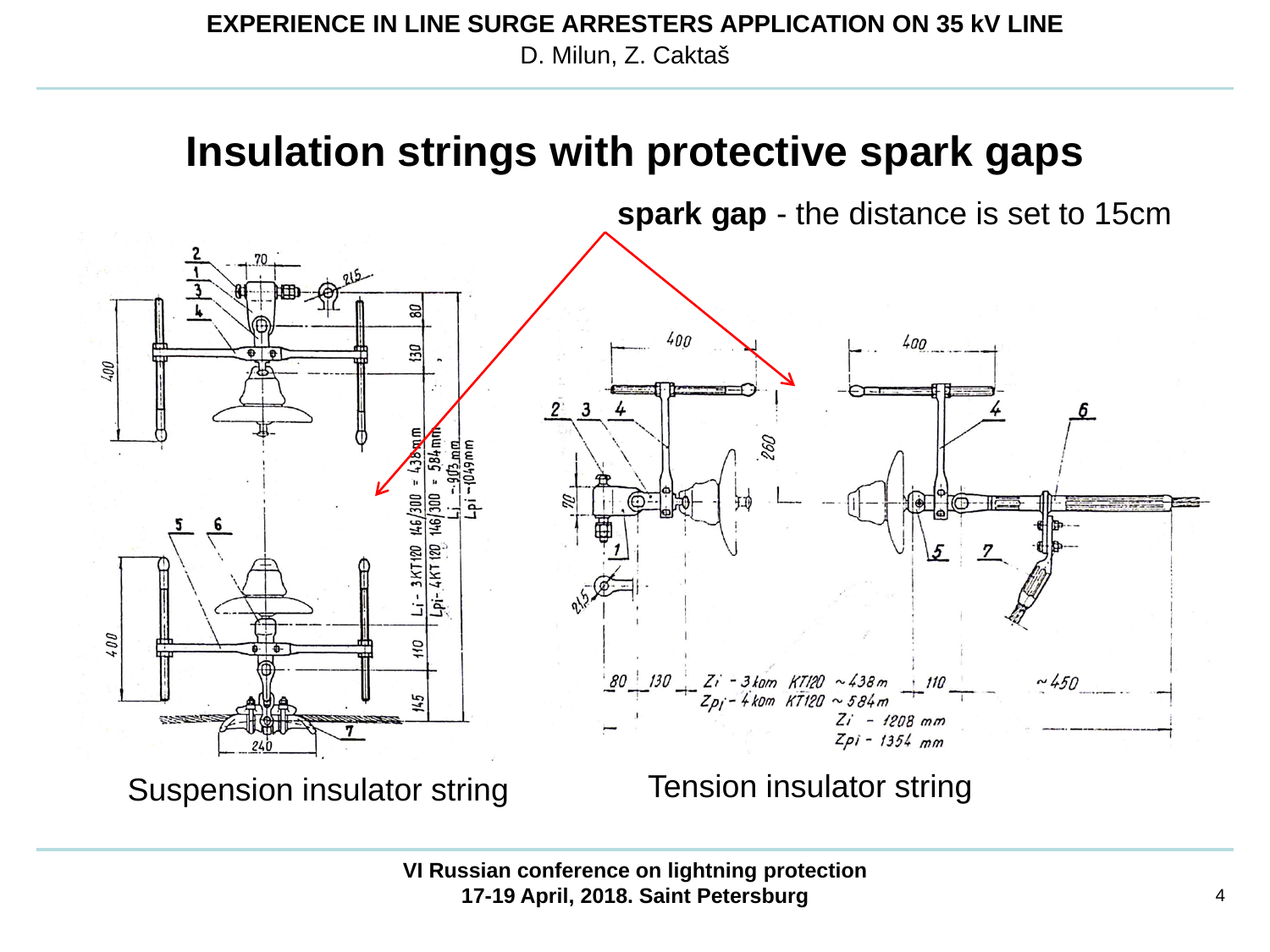## **Fault statistics (before LSA installation)**

**Lightning-induced faults in period from 2008. to 2014.**

| Year                    | 2008. | 2009. | 2010. | 2011. | 2012. | 2013. | 2014. |
|-------------------------|-------|-------|-------|-------|-------|-------|-------|
| Transient faults        | 8     | 18    | 12    | 5     | 10    | 6     | 19    |
| <b>Permanent faults</b> | 2     | 3     | 5     | 3     | 2     | 3     | 4     |
| Total no. of faults     | 10    | 21    | 17    | 8     | 12    | 9     | 23    |
| Total duration (h:min)  | 4:58  | 20:46 | 40:07 | 14:26 | 12:22 | 12:10 | 30:32 |
| Unsuppl. energ. (MWh)   | 8.62  | 35.27 | 71.55 | 28.35 | 27.49 | 23.85 | 67.19 |

Average = **14.3 faults per year**, what gives the average rate of : **120 faults/year/100 km**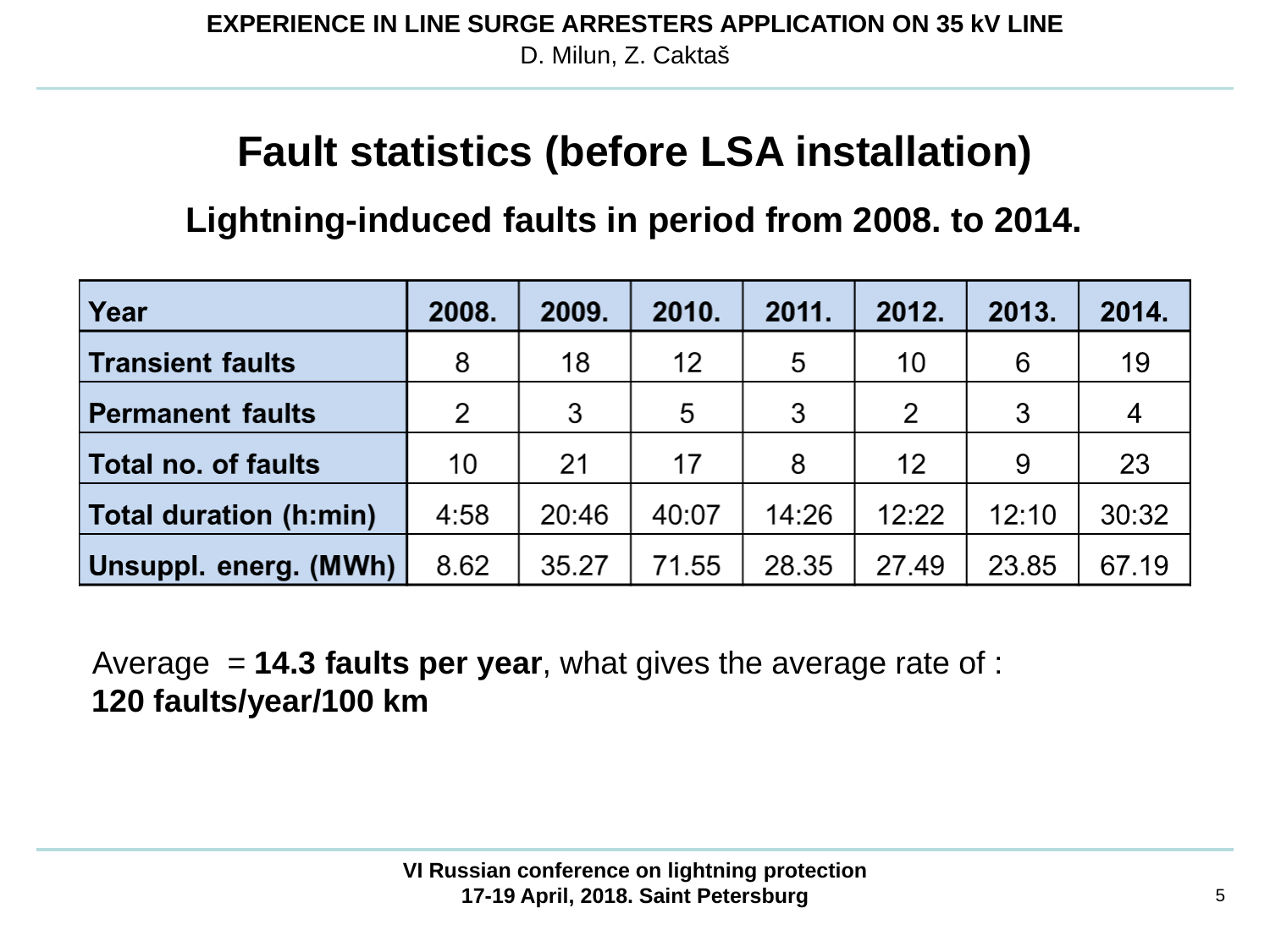# **ANALYSIS OF LIGHTNING PERFORMANCE OF LINE**

## **Study of line surge arresters installation**

Ordered and completed by authors: S. Sadović and M. Puharić in 2004.

### **Tasks:**

- calculation of flashover parameters of insulation
- analysis of flashover performance of line in various configurations
- suggestion of LSA type and parameters
- energy stress of arresters estimation
- solution recommendation

### **Guidelines:**

- CIGRE SC 33 WG 01: "Guide to procedures for estimating the lightning performance of transmission lines", CIGRE Technical brochure no 63, October 1991.
- CIGRE WG C4.301: "Use of surge arresters for lightning protection of transmission lines", CIGRE Technical brochure no 440, December 2010.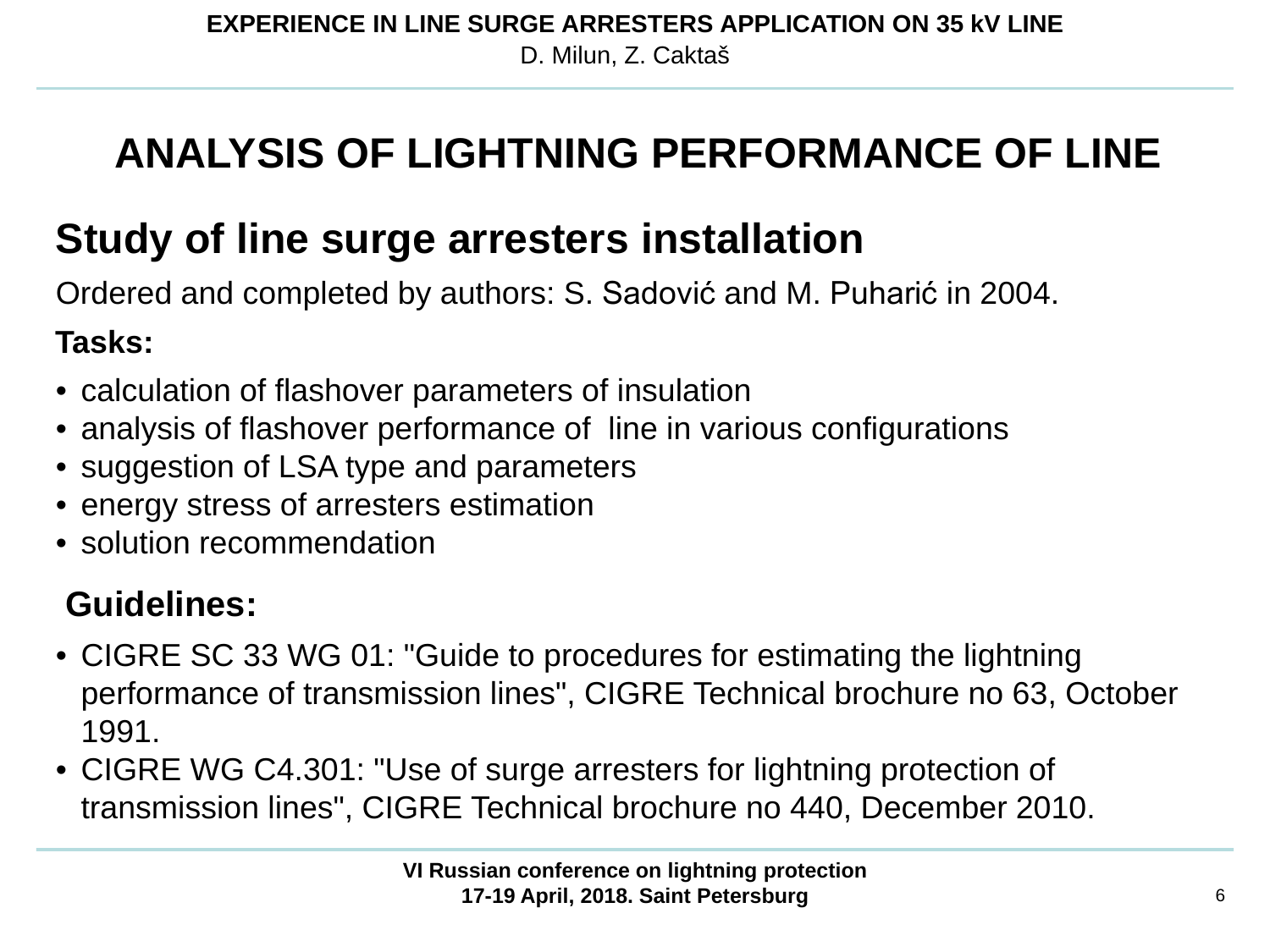# **ANALYSIS OF LIGHTNING PERFORMANCE OF LINE**

### **Flashover parameters of insulation**

Flashover parameters of insulation were calculated with the average electric field of  $E_0 = 530$  kV/m:

- Critical flashover voltage of insulator strings with protective spark gap, with the gap distance of  $d_g = 150$  mm:  $U_{gap50\%} = d_g E_0 = 79.5$  (kV)
- Critical flashover voltage of insulator strings without protective spark gap, with accepted flashover distance  $l_{ins}$  = 437 mm:  $\boldsymbol{U}_{ins50\%} = \boldsymbol{l}_{ins}\boldsymbol{E}_0 = 232$  (kV)

### **Lightning ground flash density**

calculated according to expression (CIGRE Guides):  $N_g = 0.04 \cdot T_d^{1.25}$ 

- $N_g$  lightning ground flash density (number of lightning strokes / km<sup>2</sup>/year)
- $T_d$  number of thunderstorm days / year

With  $T_d = 50$ , the calculated lightning ground flash density is  $N_g = 5.32$  lightning strokes / km<sup>2</sup> /year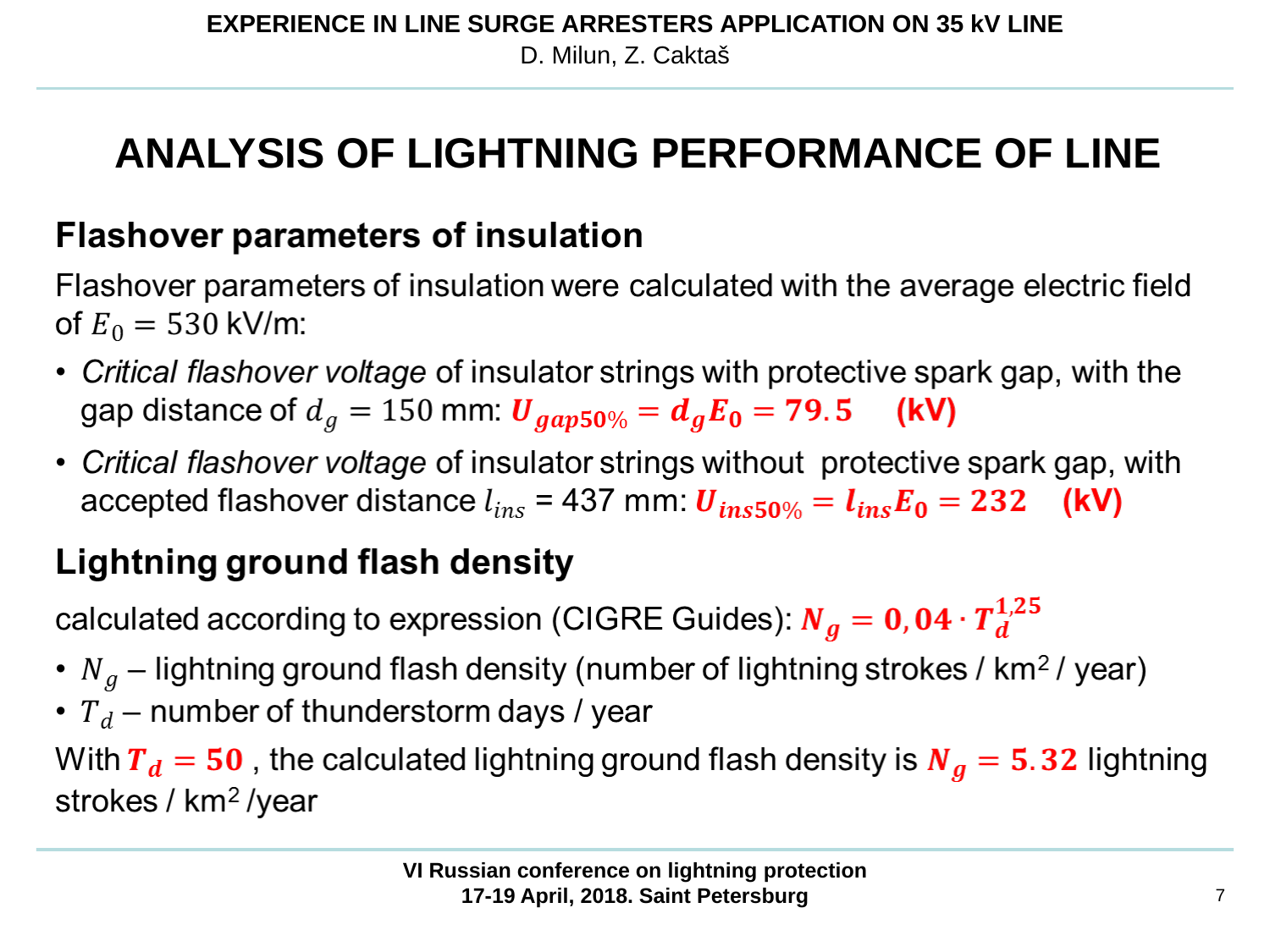## **ANALYSIS OF LIGHTNING PERFORMANCE OF LINE**

#### **Flashover performance of line**

#### **Lightning performance of line for different configurations**

|                     |                        | Total flashover rate (No flashovers / 100 km / year) |                                                          |                    |             |                |  |  |  |
|---------------------|------------------------|------------------------------------------------------|----------------------------------------------------------|--------------------|-------------|----------------|--|--|--|
| $R_e$<br>$(\Omega)$ | $\rho$<br>$(\Omega m)$ | without LSA<br>with gap<br>$U_{gap}$ = 79.5 kV       | without LSA<br>without gap<br>$U_{ins} = 232 \text{ kV}$ | $\circ$<br>$\circ$ | $\mathbf O$ |                |  |  |  |
| 10                  | 300                    | 64.49                                                | 18.79                                                    | 10.73              | 4.12        | $\theta$       |  |  |  |
| 20                  | 600                    | 72.02                                                | 42.71                                                    | 29.08              | 15.08       | $\overline{0}$ |  |  |  |
| 30                  | 900                    | 73.25                                                | 57.83                                                    | 43.20              | 26.59       | $\theta$       |  |  |  |
| 40                  | 1200                   | 73.80                                                | 65.33                                                    | 54.34              | 36.10       | $\overline{0}$ |  |  |  |
| 50                  | 1500                   | 73.95                                                | 67.71                                                    | 60.80              | 44.94       | $\theta$       |  |  |  |
| 60                  | 1800                   | 73.99                                                | 68.64                                                    | 64.52              | 51.26       | $\theta$       |  |  |  |
| 70                  | 2100                   | 74.10                                                | 69.94                                                    | 66.30              | 56.23       | $\overline{0}$ |  |  |  |
| 80                  | 2400                   | 74.14                                                | 70.83                                                    | 67.41              | 59.73       | $\theta$       |  |  |  |
| 90                  | 2700                   | 74.17                                                | 71.24                                                    | 68.16<br>61.92     |             | $\overline{0}$ |  |  |  |
| 100                 | 3000                   | 74.21                                                | 71.54                                                    | 68.79              | 63.29       | $\theta$       |  |  |  |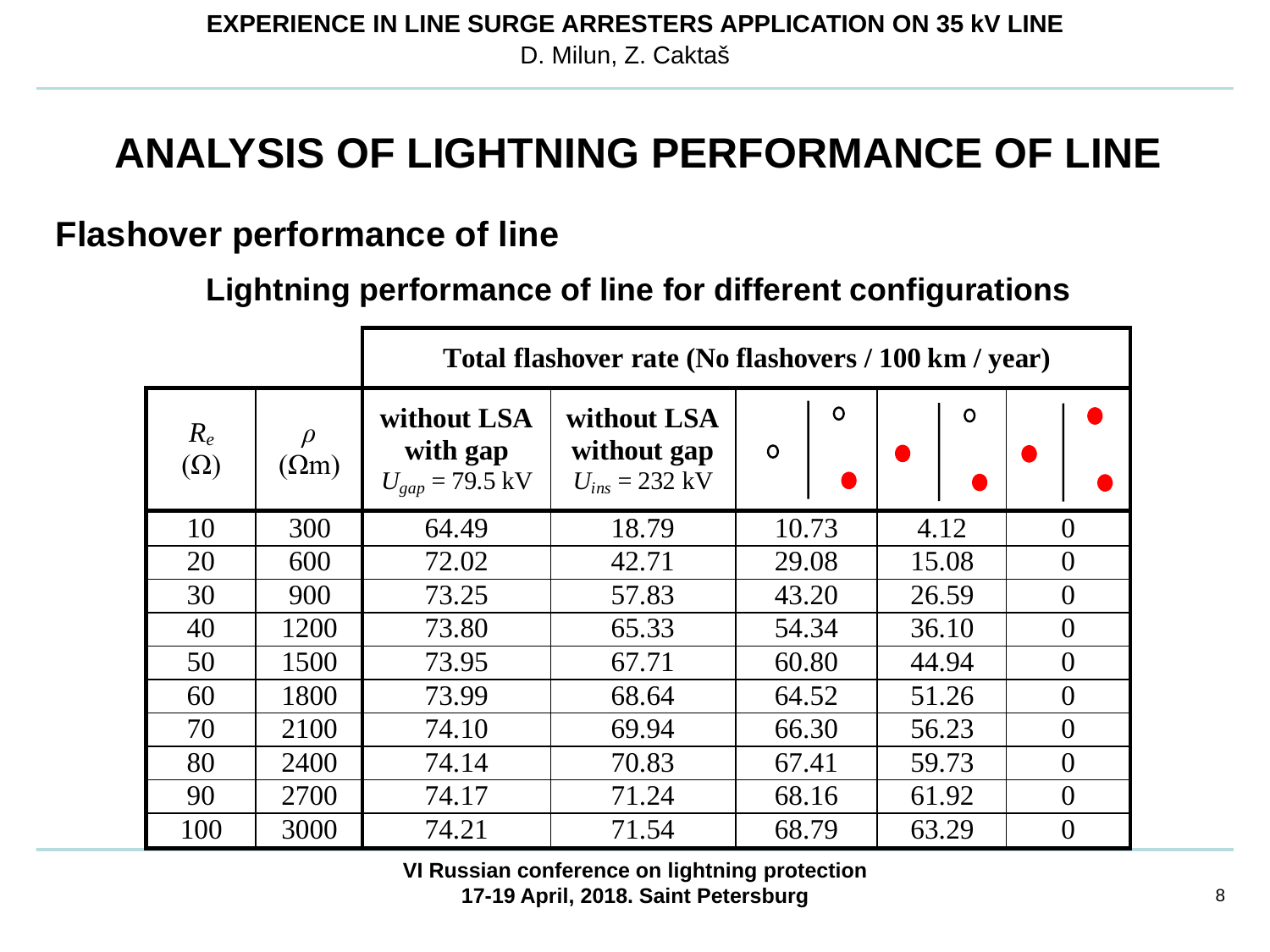# **SELECTION AND INSTALLATION OF LSA**

## **Selection of LSA**

A gapless type of metal oxide arrester in polymeric (silicon) housing, is selected, with the following technical specifications:

| • Rated voltage $U_r$ :                                      | 39.0         | kV    |
|--------------------------------------------------------------|--------------|-------|
| • Continuous operating voltage $U_{c}$ :                     | 31.2         | kV    |
| • Nominal discharge current (8/20 $\mu$ s) $I_n$ :           | 10           | kA    |
| • High current impuls (4/10 µs):                             | 100          | kA    |
| • IEC discharge class:                                       | $\mathcal P$ |       |
| • Residual voltage with nominal discharge current (8/20 µs): | 106          | kV    |
| • Energy capability:                                         | 4.5          | kJ/kV |

**Energy capability** of chosen arrester is higher than calculated energy stress:

- For direct lightning stroke to phase conductor: *I* = 12.1 kA,  $E = 23.8$  kJ
- For lightning stroke to the top of the pole: *I* = 105 kA,  $E = 92.1$  kJ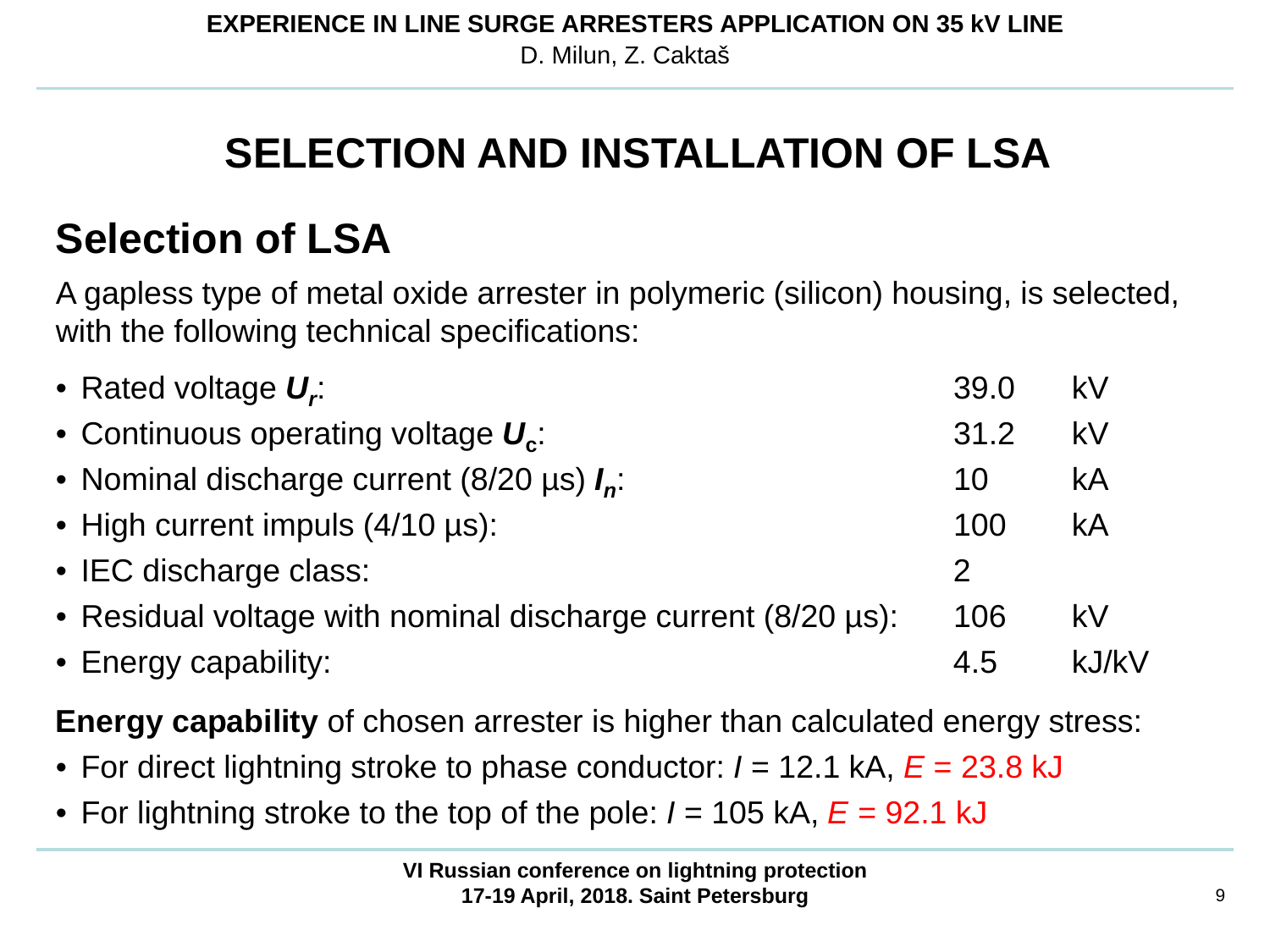## **SELECTION AND INSTALLATION OF LSA**

## **Selection of LSA**

Arrester is equipped with a suspension clamp and a disconnecting device for fast disconnection of the damaged arrester.

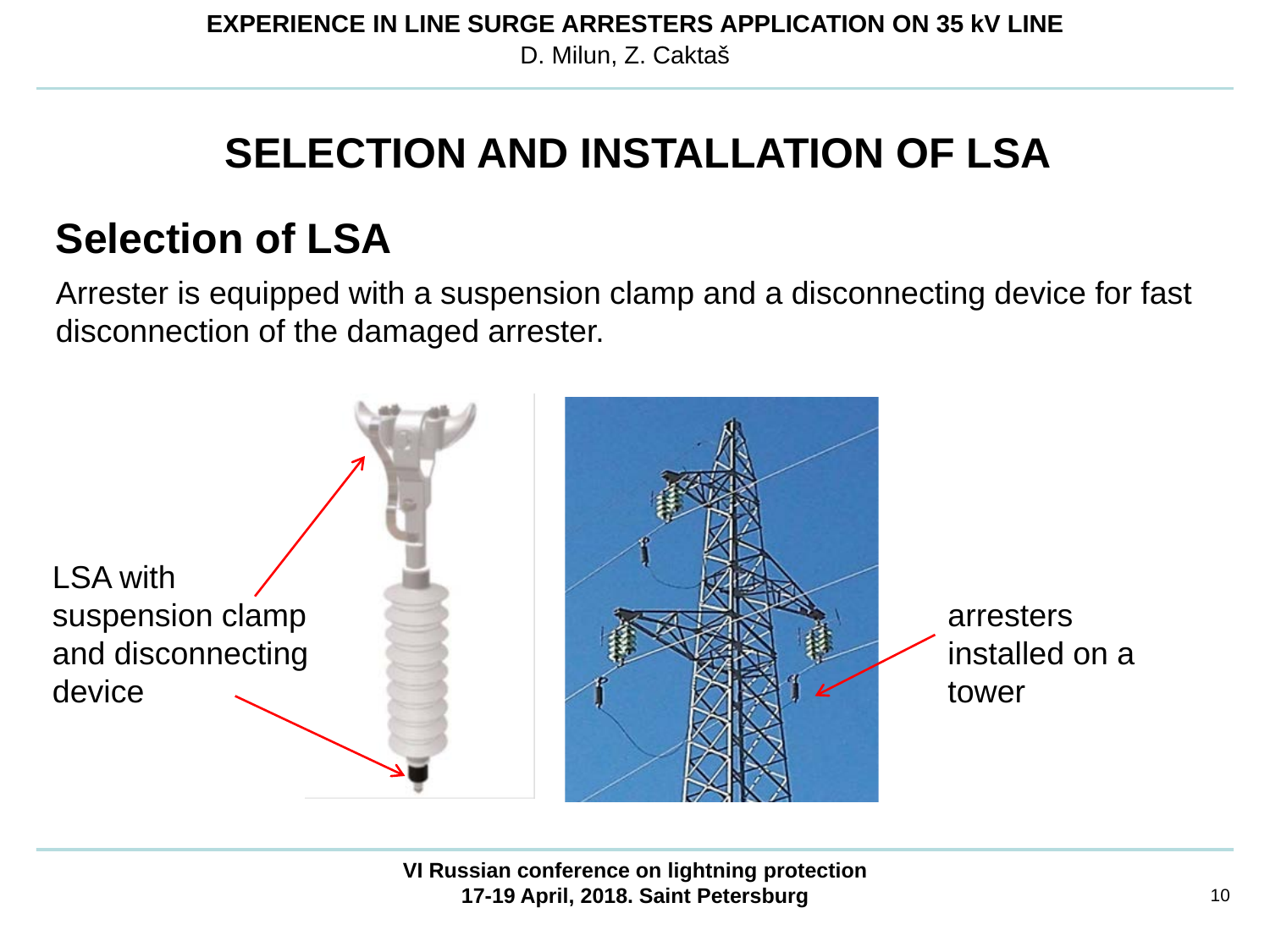D. Milun, Z. Caktaš

# **SELECTION AND INSTALLATION OF LSA**

## **LSA installation**

Towers list with footing resistance values and installed LSA data

| Pole number           |                | $\overline{2}$ | $\overline{3}$ | $\overline{4}$ | 5    | 6   | 7    | 8   | 9              | 10 | 11   | 12          |
|-----------------------|----------------|----------------|----------------|----------------|------|-----|------|-----|----------------|----|------|-------------|
| <b>Footing</b>        | $\overline{2}$ | $\overline{2}$ | 3              | $\overline{2}$ | 3    | 4   | 12   | 21  | 33             | 24 | 39   | 36          |
| resistance $(\Omega)$ |                |                |                |                | (3)  |     |      |     |                |    | (16) |             |
| $LSA - I stage$       |                |                |                |                | 3    |     |      |     |                |    | 3    |             |
| $LSA - II$ stage      |                |                | $\overline{3}$ |                |      |     |      | 3   | $\overline{3}$ |    |      |             |
| Pole number           | 13             | 14             | 15             | 16             | 17   | 18  | 19   | 20  | 21             | 22 | 23   | 24          |
| Footing               | 42             | 37             | 44             | 52             | 43   | 109 | 77   | 13  | 22             | 19 | 27   | 46          |
| resistance $(\Omega)$ |                |                |                | (13)           |      |     |      | (9) |                |    |      |             |
| $LSA - I stage$       |                |                |                | 3              |      |     |      | 3   |                |    |      |             |
| $LSA - II$ stage      |                |                |                |                |      | 3   |      |     |                |    |      |             |
|                       |                |                |                |                |      |     |      |     |                |    |      |             |
| Pole number           | 25             | 26             | 27             | 28             | 29   | 30  | 31   | 32  | 33             | 34 | 35   | 36          |
| <b>Footing</b>        | 31             | 23             | 42             | 63             | 58   | 67  | 71   | 69  | 85             | 64 | 51   | 89          |
| resistance $(\Omega)$ |                |                |                | (50)           |      |     | (11) |     |                |    | (17) |             |
| $LSA - I stage$       |                |                |                | 3              |      |     | 3    |     |                |    | 3    |             |
| $LSA - II$ stage      | 3              |                |                |                |      | 3   |      |     |                |    |      |             |
| Pole number           | 37             | 38             | 39             | 40             | 41   | 42  | 43   | 44  | 45             | 46 | 47   |             |
| <b>Footing</b>        | 36             | 44             | 21             | 70             | 53   | 254 | 8    | 9   | 12             | 39 | 11   |             |
| resistance $(\Omega)$ |                |                |                |                | (21) |     |      |     |                |    |      |             |
| $LSA - I stage$       |                |                |                |                | 3    |     |      |     |                |    | $3*$ | $\Sigma$ 24 |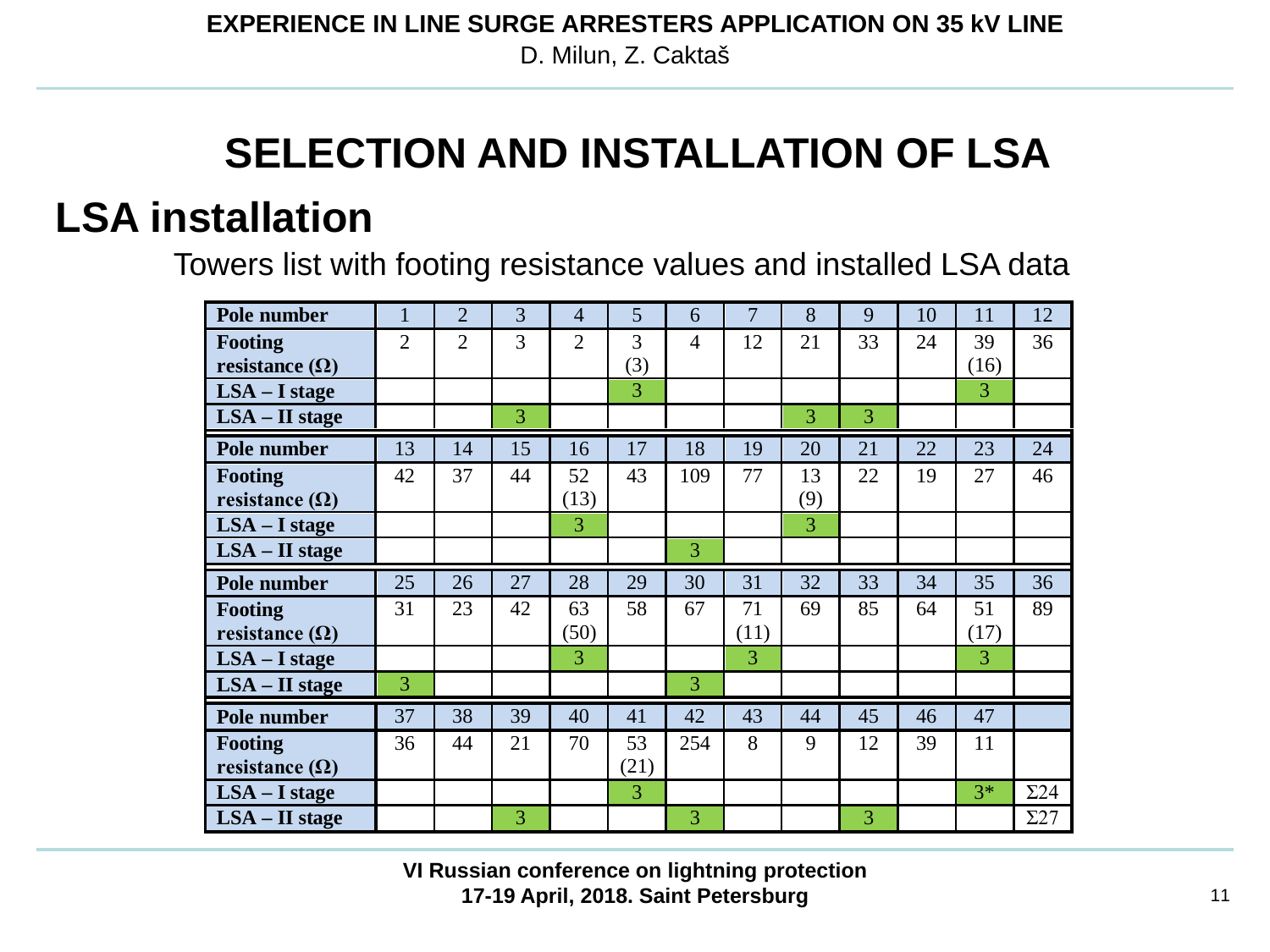# **LINE PERFORMANCE AFTER INSTALLATION OF LSA**

## **Fault statistics**

The period before and after LSA installation was observed, for ten years: from 2008. to 2017.



The number of faults on the line due to atmospheric discharges, by years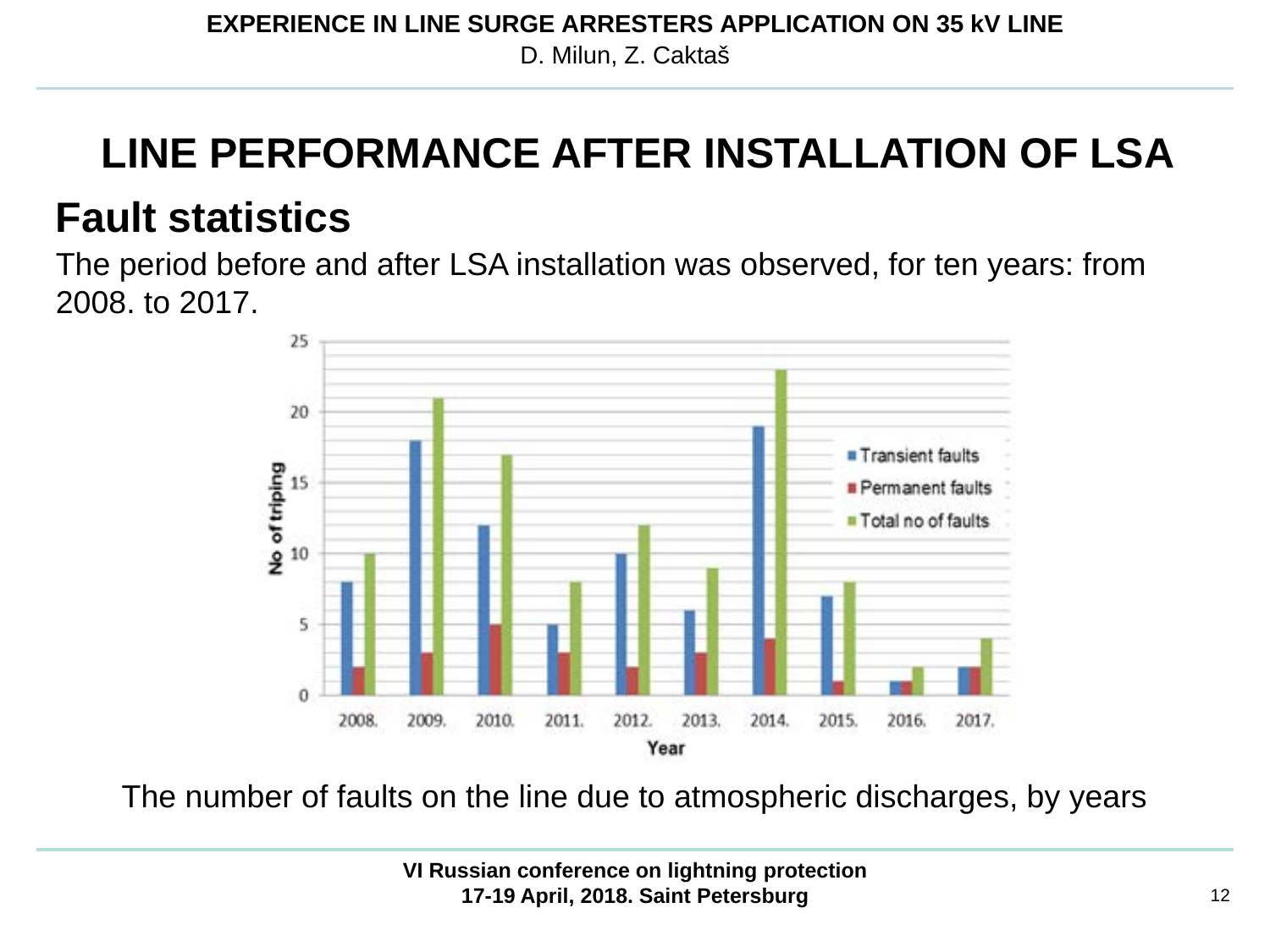## **LINE PERFORMANCE AFTER INSTALLATION OF LSA**

## **Insulation damages**

Data includes number and position of damaged insulators (cap and pin units), observed during the annual line surveys performed at the beginning of every year



Insulator units damages and number of poles with damages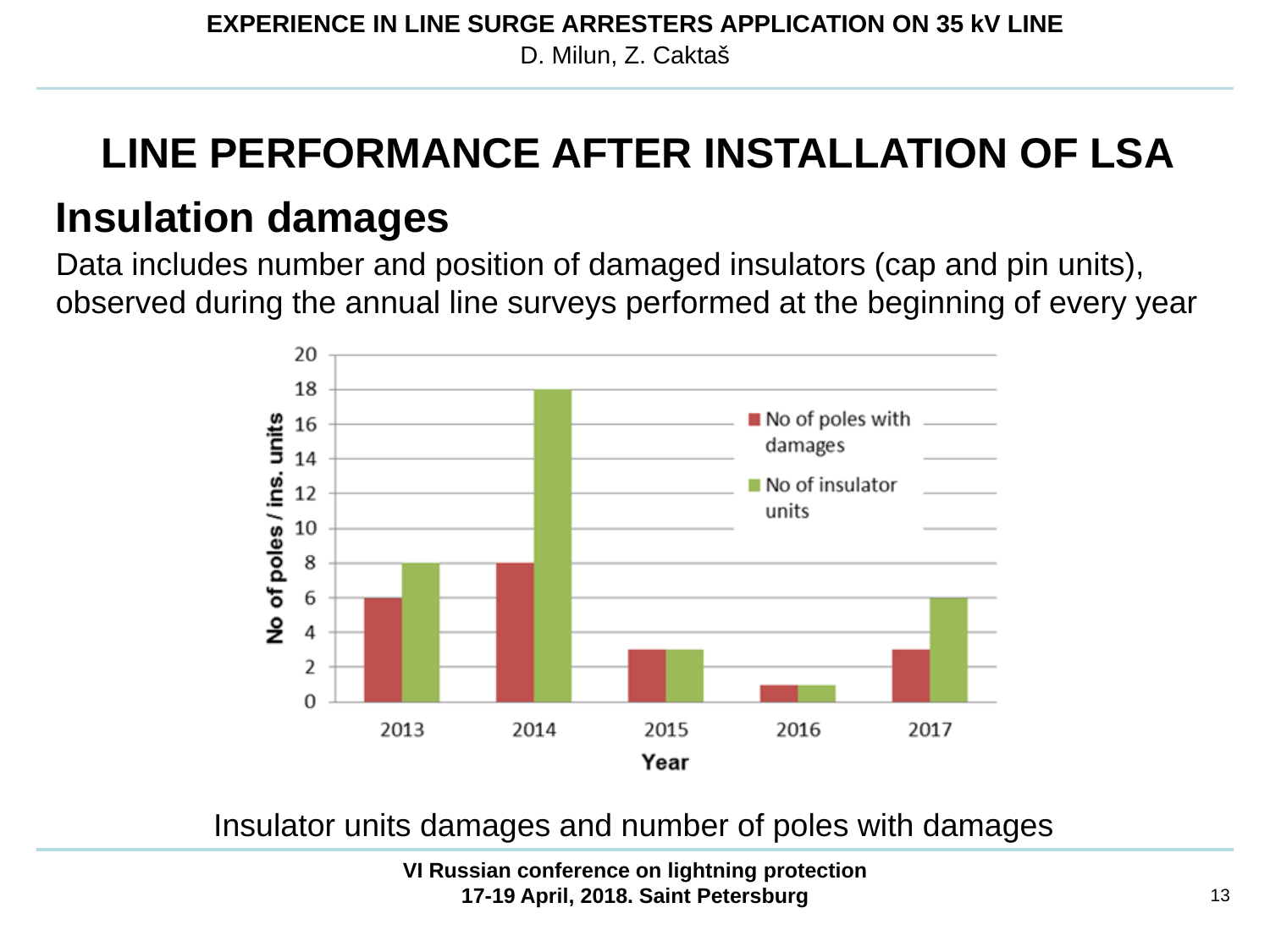D. Milun, Z. Caktaš

# **LINE PERFORMANCE AFTER INSTALLATION OF LSA**

## **Insulation damages**

| <b>Inspection date</b> | 15.01.2014. – before LOP installation |                |       |                |                |                |                | ٮ<br>— ∟       |  |  |
|------------------------|---------------------------------------|----------------|-------|----------------|----------------|----------------|----------------|----------------|--|--|
| No. of tower           | 6                                     | 13             | 20    | 22             | 33             | 35             |                |                |  |  |
| <b>Number</b> of       |                                       | 1 <sub>U</sub> |       |                |                |                |                |                |  |  |
| damaged units and      | 1 <sub>M</sub>                        |                | 1 M   | 1 M            | 1 <sub>M</sub> | 1 <sub>M</sub> |                |                |  |  |
| position (phase)       |                                       | 1B             |       | 1B             |                |                |                | - adjac        |  |  |
| <b>Total</b>           |                                       | 2              |       | 2              |                |                |                |                |  |  |
| <b>Inspection date</b> |                                       | 16.02.2015.    |       |                |                |                |                |                |  |  |
| No. of tower           | 8                                     | $21*$          | 22    | $27*$          | $30*$          | $32*$          | $34*$          | 39             |  |  |
| <b>Number of</b>       |                                       | 1 <sub>U</sub> |       | 1 <sub>U</sub> | 1 <sub>U</sub> |                | 2U             |                |  |  |
| damaged units and      | 1 M                                   | 1 M            |       | 1 <sub>M</sub> | 1 <sub>M</sub> | 1 M            | 2 M            | 1 <sub>N</sub> |  |  |
| position (phase)       | 1 B                                   |                | 1B    |                | 1B             |                | 1B             | 1F             |  |  |
| <b>Total</b>           | $\overline{2}$                        | $\overline{2}$ |       | $\overline{2}$ | 3              |                | 5              | $\overline{2}$ |  |  |
| <b>Inspection date</b> | 15.02.2016.                           |                |       | 13.02.17.      |                | 29.01.2018.    |                |                |  |  |
| No. of tower           |                                       | $32*$          | $34*$ | 24             | $33*$          | $34*$          | 47             |                |  |  |
| <b>Number of</b>       |                                       |                |       |                |                | 1 <sub>U</sub> | 1 <sub>U</sub> |                |  |  |
| damaged units and      |                                       |                |       |                | 1 M            | 2 M            |                |                |  |  |
| position (phase)       | 1B                                    | 1B             | 1B    | 1B             | 1B             |                |                |                |  |  |
| <b>Total</b>           |                                       |                |       |                | $\overline{2}$ | 3              |                |                |  |  |

B – Bottom phase

- Middle phase
- Upper phase

1 M 1 B

jacent towers to those with installed LSA

Insulator units damages detected during the annual line inspections